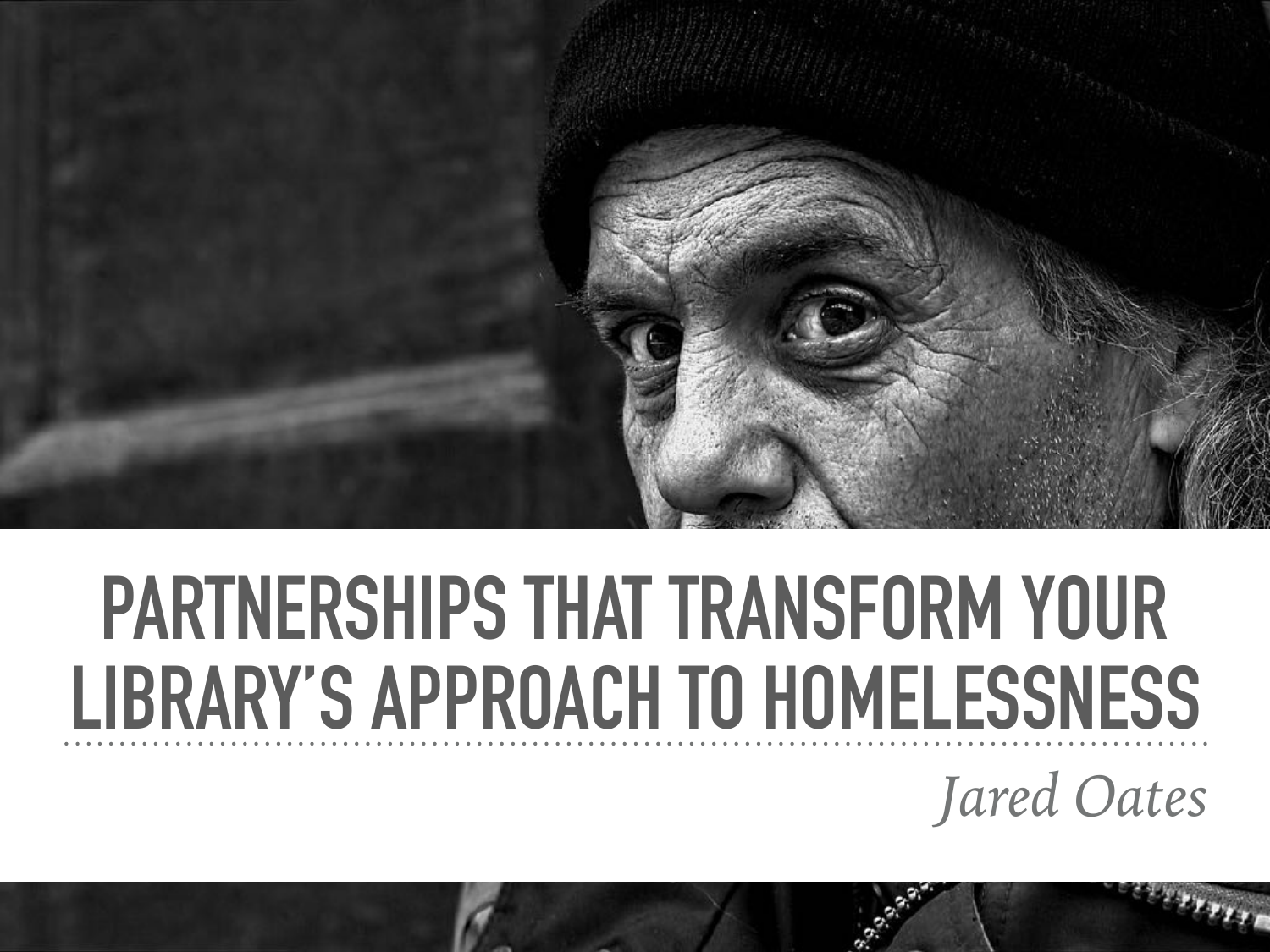Homeless issues put a spotlight on the relevance and power of a 21st century library.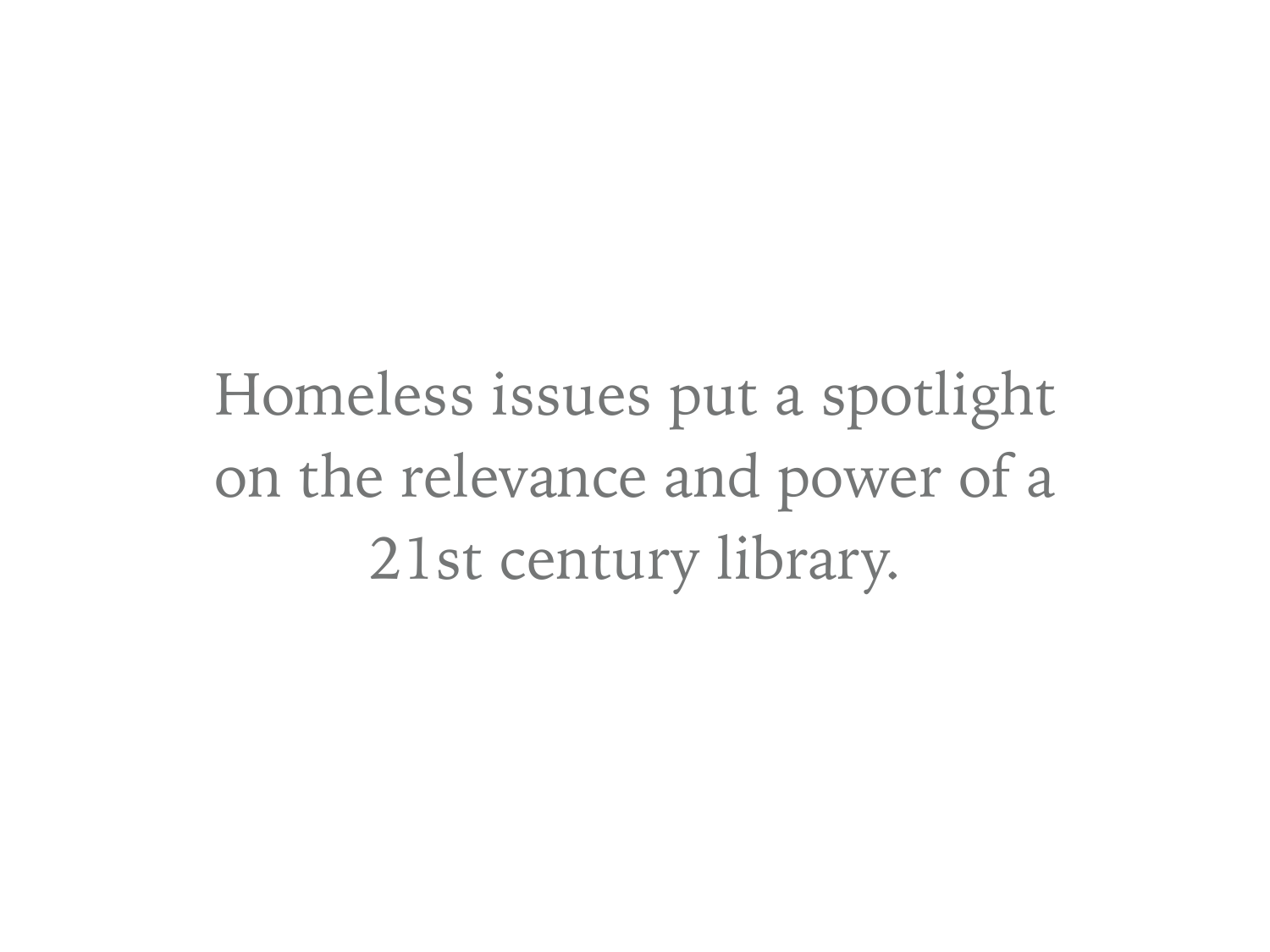### **WHO ARE OUR POTENTIAL PARTNERS?**

. . . . . . . . .

. . . . . . . . . . . . .

- ➤ Local Government
- ➤ Non-Profits
- ➤ Churches
- ➤ Local Businesses
- ➤ Local Activists
- ➤ The Homeless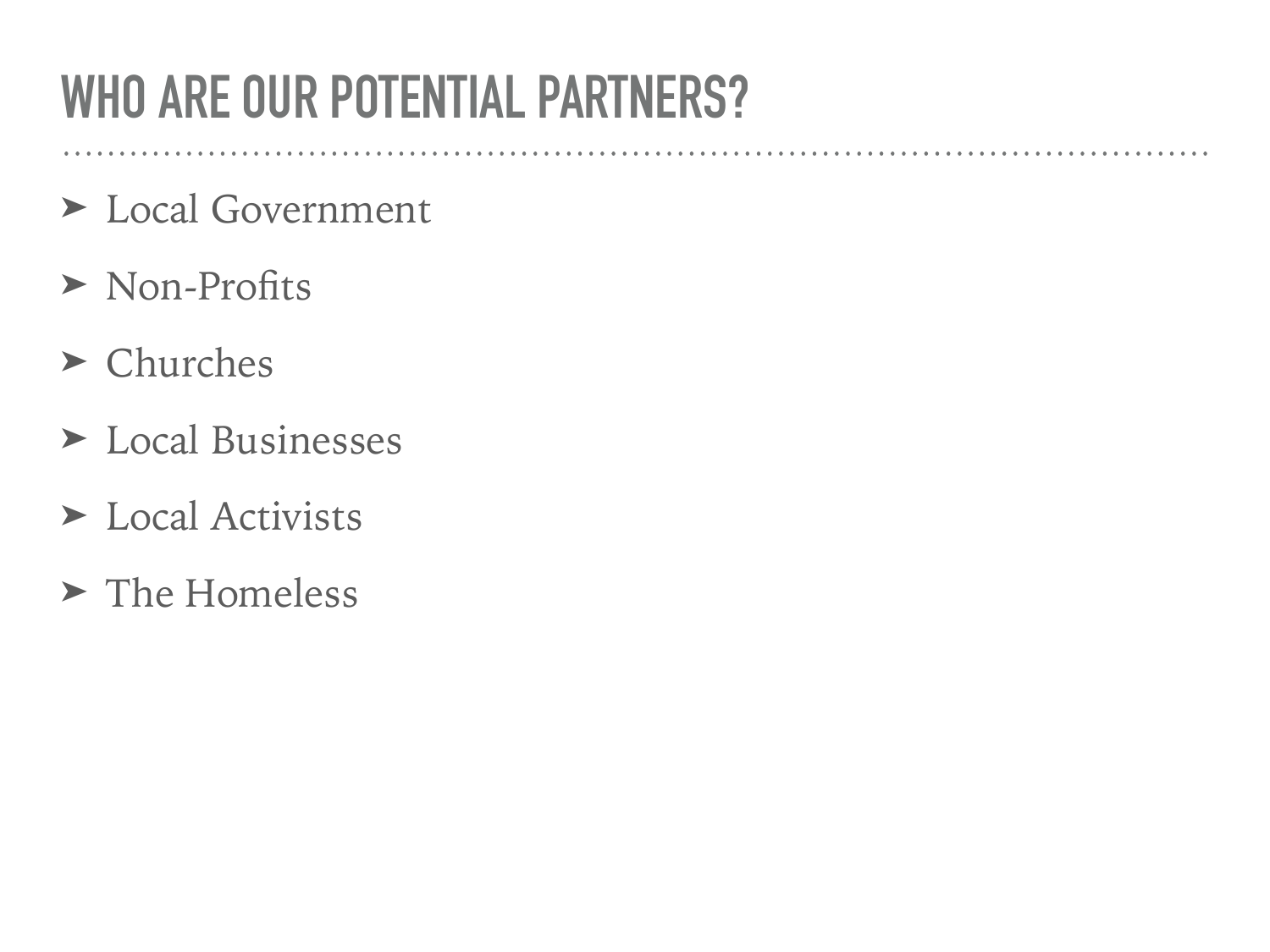

## **WHAT LIBRARIES OFFER PARTNERS**

- ➤ Information Curation
- ➤ Physical Space
- ➤ Community Relationships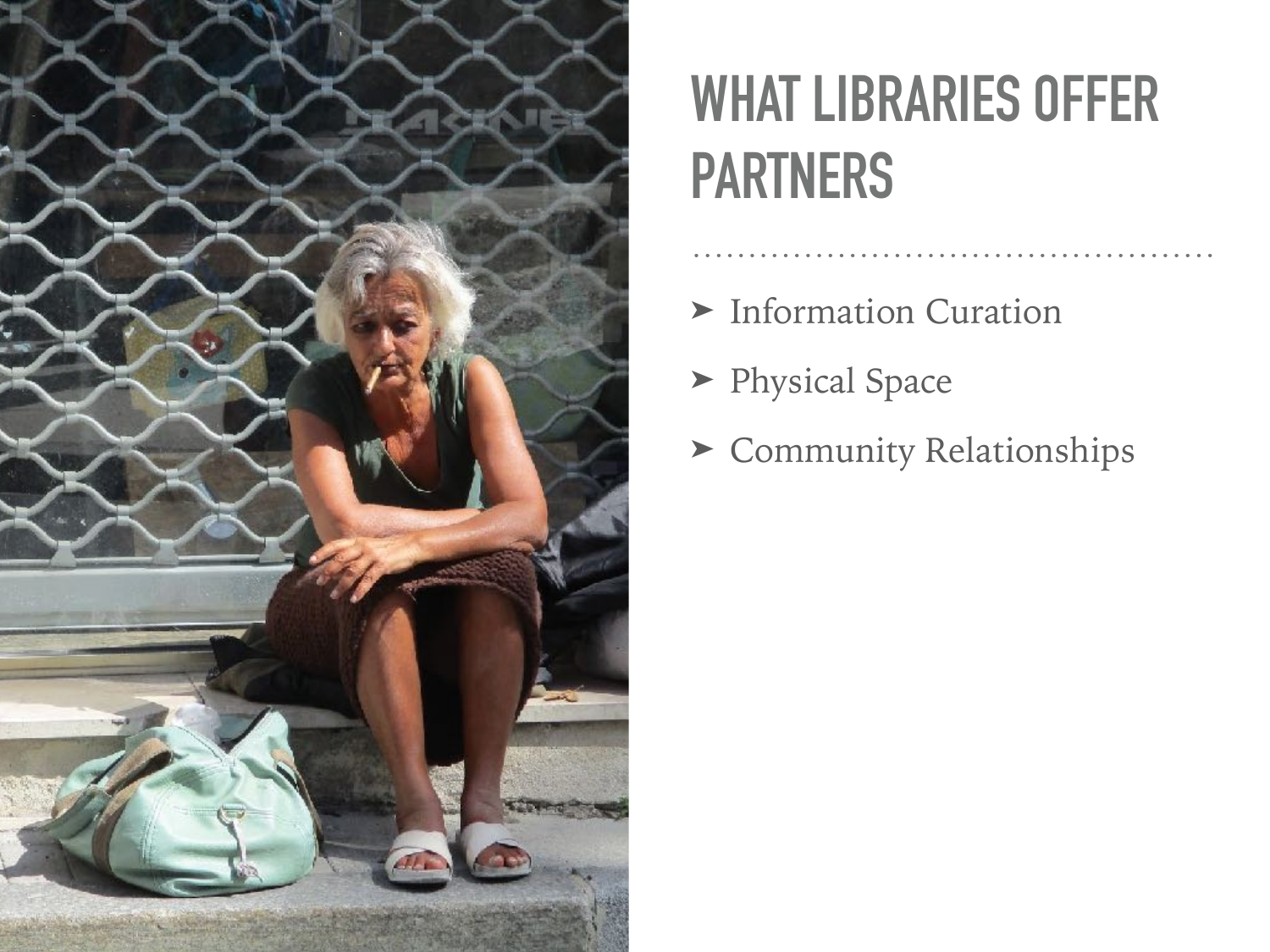### **INFORMATION CURATION FOR THE HOMELESS**

- ➤ Salt Lake Public Library's printed flyers
- ► Baltimore County's "Street Card"
	- ➤ Shelters
	- ➤ Food banks, food kitchens
	- ➤ Youth resource centers
	- ➤ Domestic abuse services
	- ➤ Substance abuse services
	- ➤ Hygiene facilities
- ➤ Clothing assistance
- ➤ Transitional storage services
- ➤ Medical care clinics
- ➤ Employment services
- ➤ LGBTQ resources
- ➤ Legal services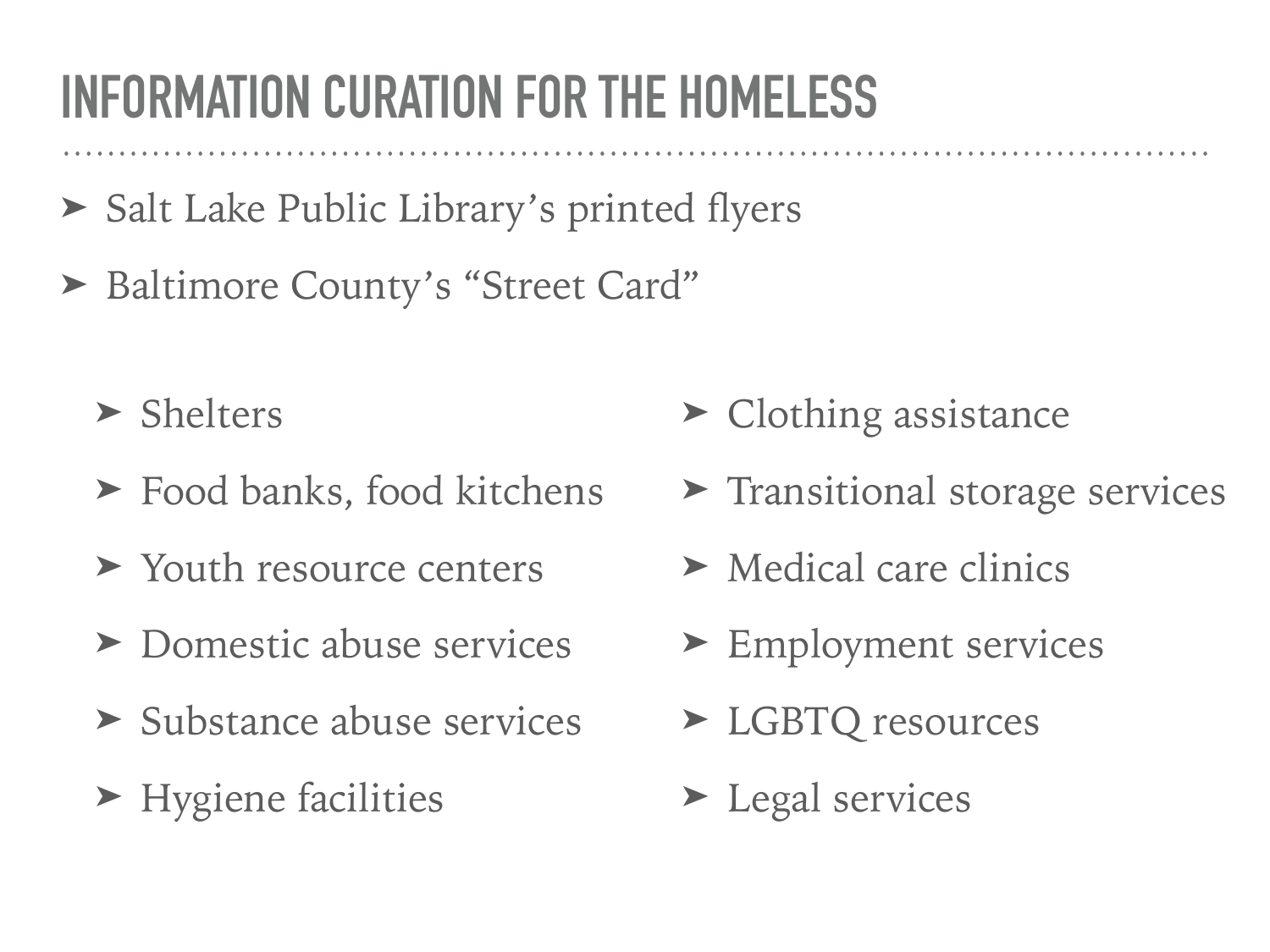### AFTER HOURS & WEEKEND FOOD RESOURCES

Many of these require (D) and have other restrictions, please call before visiting. Hours of operation also change frequently. Again, please call to confirm.

#### **FOOD BANKS**

**Reach Salt Lake** 1235 West California Avenue (1330 South) **SLC. UT 84104** 801-972-5708 Mon, Wed & Thu 10am-1pm call for an appointment

**Hildegarde's Pantry** 231 East 100 South, SLC, UT 84111 801-328-2303 Tue, Wed, Fri 11am-1:30pm Thu 5-6:30pm

**Church at Liberty Park Food Pantry** 662 East 1300 South, SLC, UT 84105 801-973-0088 Tue 3:30-5:30pm, Wed 3-5:30pm Thu 11am-1:30pm

**Sait Lake CAP** 1300 West 300 North, SLC, UT 84116 801-359-8741 Tue, Thu, Fri 8:30am-Noon, 1-4:45pm

**House of Prayer** 829 South 200 West, SLC, UT 84101 801-364-2335

**Crossroads Urban Center** 347 South 400 East, SLC, UT 84111 801-364-7765 Mon-Fri, 9am-5pm

**Granger Community Christian Church** 3232 West 4100 S West Valley City, UT 84119 801-968-3301 Mon 5:30-7pm, Sat 10am-12pm

**Kearns First Baptist Church** 4445 West 5175 South, Kearns, UT 84118 801-968-1471 Mon, Wed, Fri 11am-Noon, 1-3pm Tue 6:30-8pm, Thu 1-3pm.

**Rescue Mission of Salt Lake** 463 South 400 West, SLC, UT 84101 801-355-1302 Mori & Sat 9-Illam; Mon, Sat & Sun, 2-4pm

St. Andrew's Food Pantry 11835 South 3600 West Riverton, UT 84065 801-984-7555 Thu 5-7pm

#### **HYGIENE FACILITIES**

#### **HYGIENE FACILITIES**

**CLOTHING OPTIONS** Deseret Industries Thrift Stores

**Central City Recreation Conter** Slave WE kave bld  $SCU = 1$ 385-468-1550 Mon-Fr 6:30am-Sour S. Dani 3pm · S350 entities palmo in Moess and other We exclude the changes as well as hyphones. **Incilling** Rescue Mission of Salt Lake City 463 South ACC West

SLC UT 54101 801-355-1302 Mor. West Hi-9-30, Helfons · After aged 18 years or didn't hay we dona facilities for bygiene as well as process. the clames not be work for continue and hygiene products may be admired."

Haircuts are strictly through the Weigand Center

Salt Lake City Welfare Square **750 West 200 Stuff** 901-240-7332 • Мои тарой управил полтой и в Стил. run Cenices Canter 3 more than a few hema-

strengt tocations, search Occude or call 211

Road Home Emergency Services 235 South Rio Grande Street 385-234-5782

an received.

Cressroads Thrift Store 1385 West Incia ta Avenue (860 South)

801-250-8827 The FH Kun 6-30 in Sat 10am-Eart · space with 1004 for a find distributional of an *VC JEUNING* 

#### YOUTH RESOURCE CENTER

**Youth Resource Center** 888 South 400 West Salt Lake City, UT 84101 Phone: 801-364-0744 Fax: 801-364-0745 Street Outreach Program: 801-694-9271 voaut.org

The Youth Resource Center addresses the needs of homeless and low income youth, providing a safe place where they can receive support and resources they need. The Center serves youth ages 15 to 22.

HOT MEALS SERVED DAILY · Breakfast 8:30-9:30am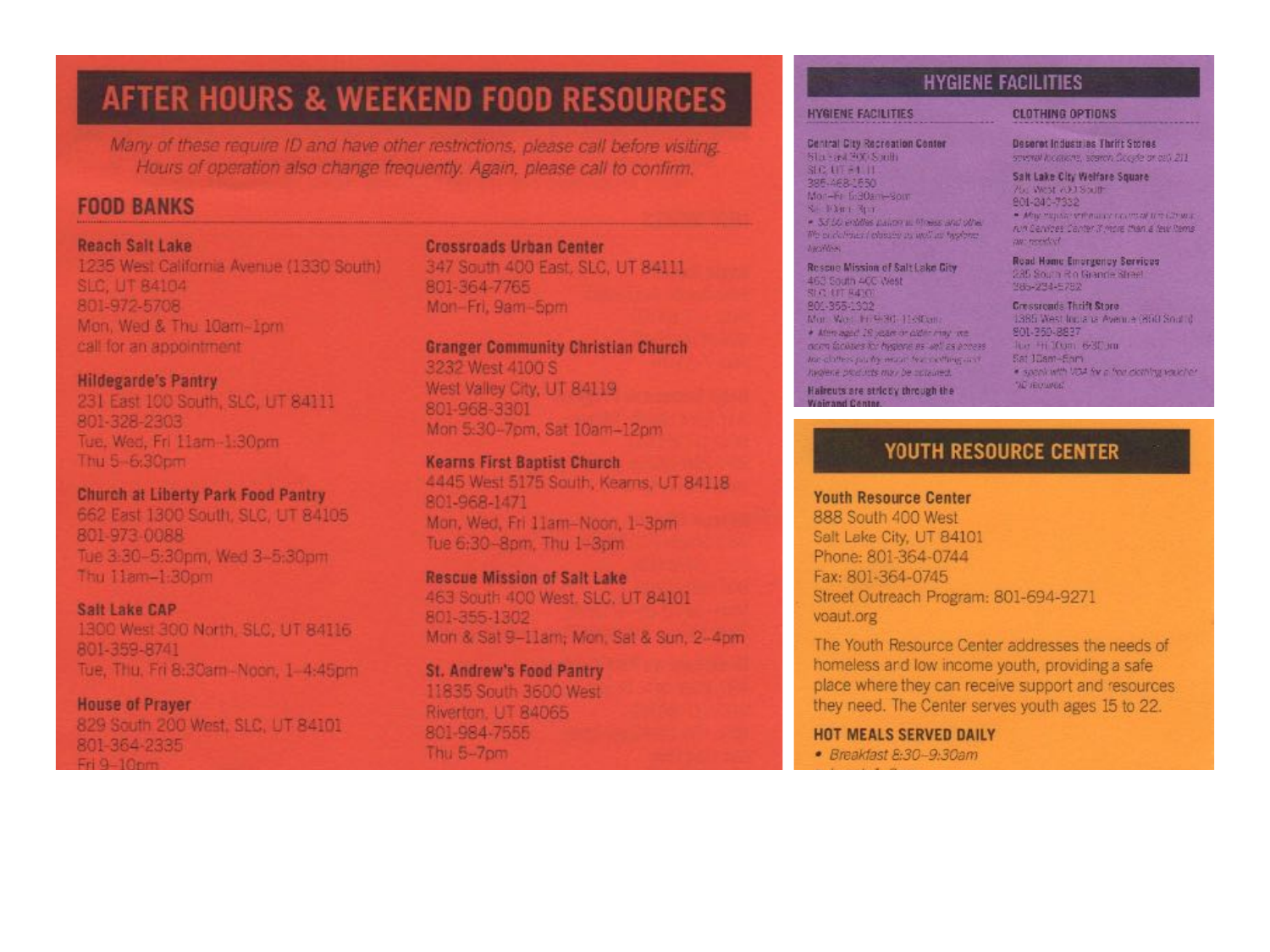

## **INFORMATION CURATION FOR THE COMMUNITY**

- ➤ Comprehensive Report on Homelessness — State of Utah 2015
- ➤ State of Homelessness in America 2015 Report — National Alliance to End Homelessness
- ➤ [www.endhomelessness.org](http://www.endhomelessness.org)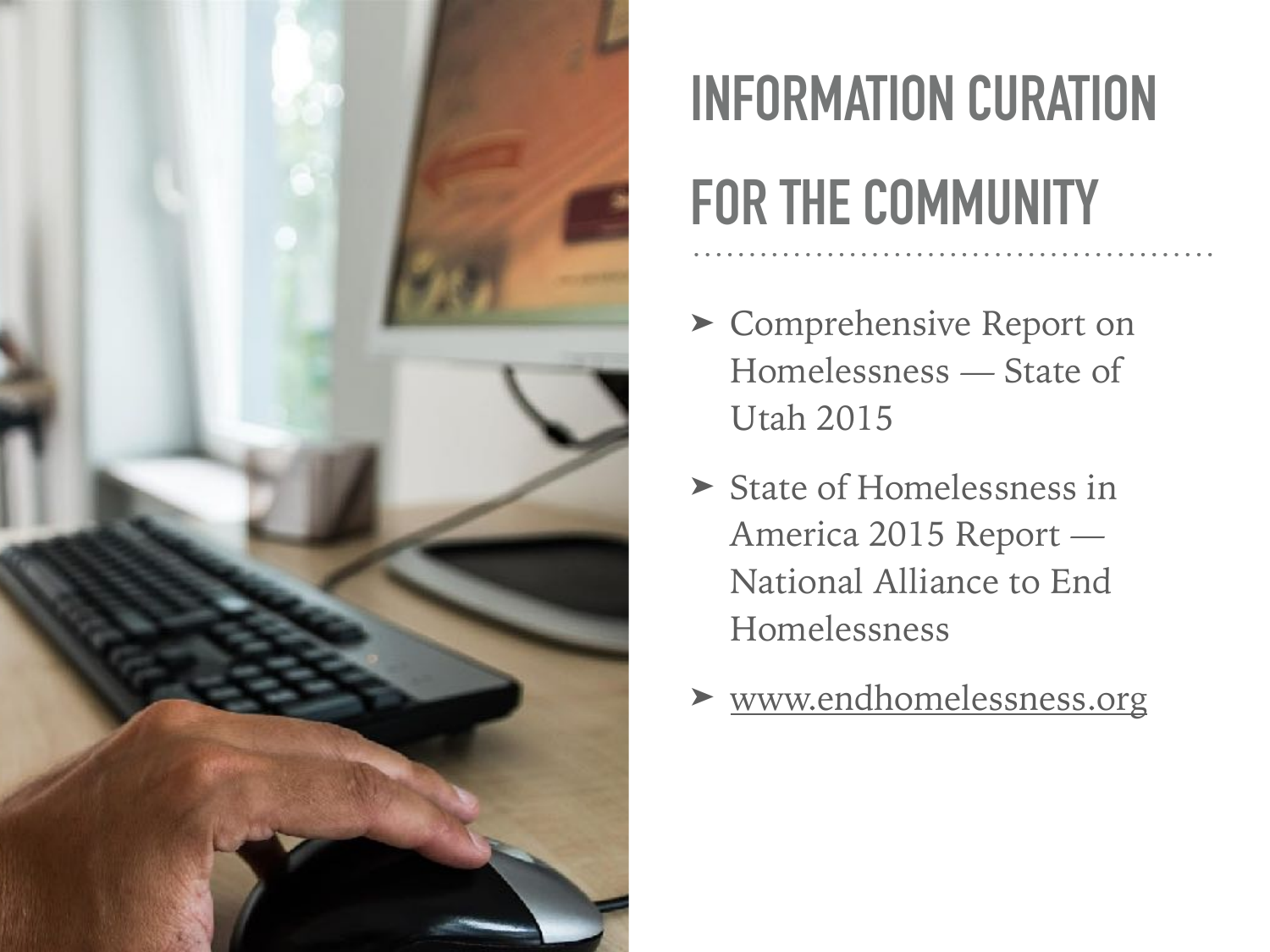

### **PHYSICAL SPACE**

- ➤ Spokane Public Library Community Court
- ▶ Pima County Public Library — Nurse Visit Hours
- ➤ Salt Lake Public Library Annual Resource Fair
- ► Hennepin County Public Library — Hosted Onsite Social Worker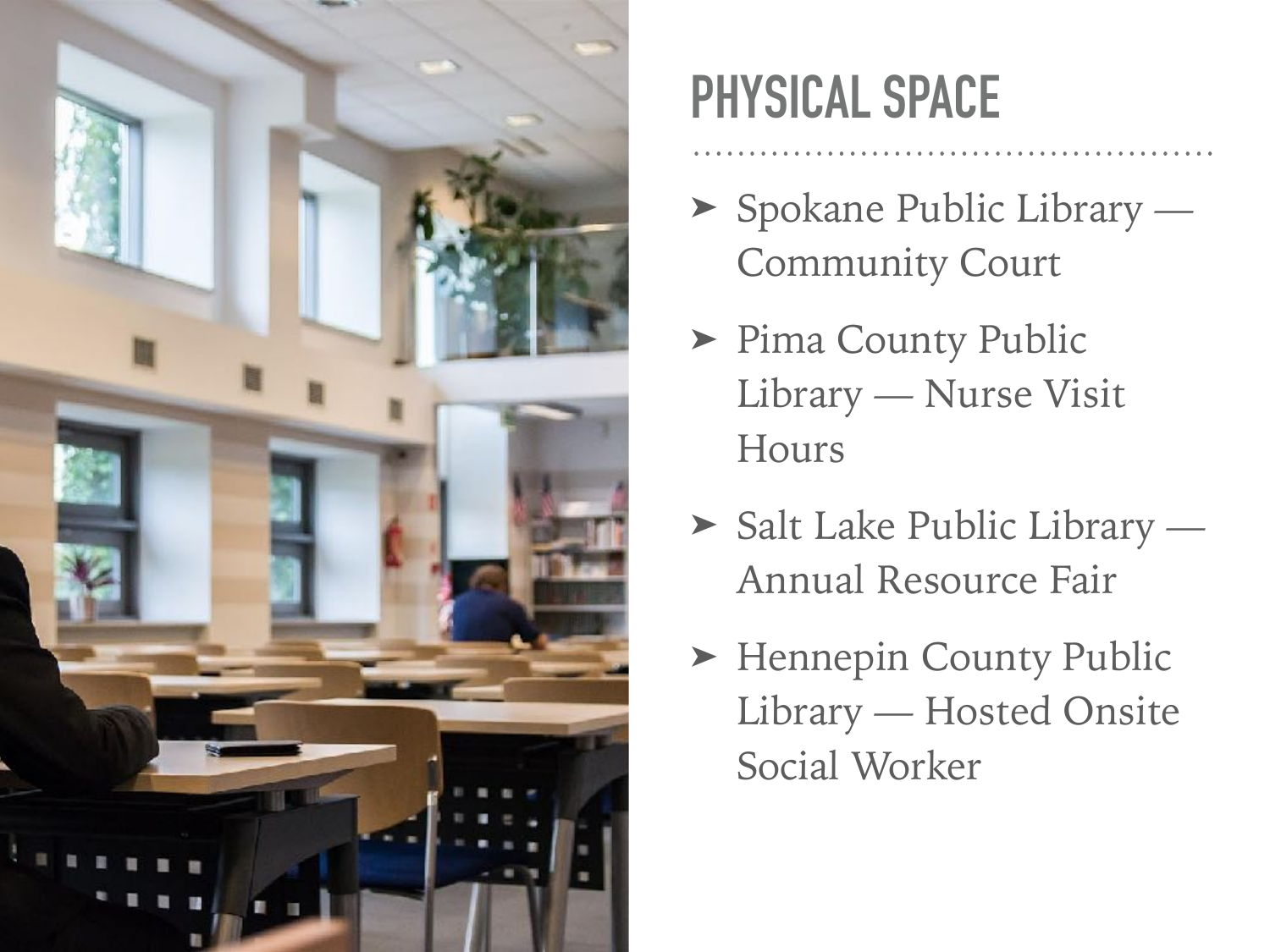

### **INVITING COLLABORATION**

- ➤ The homeless walk through your doors every day. Get to know them, hear their stories.
- ➤ You are not a direct service provider.
- ➤ You catalyze collaboration between service providers.
- ➤ Create a referral system.
- ➤ Identify goals and measurable outcomes.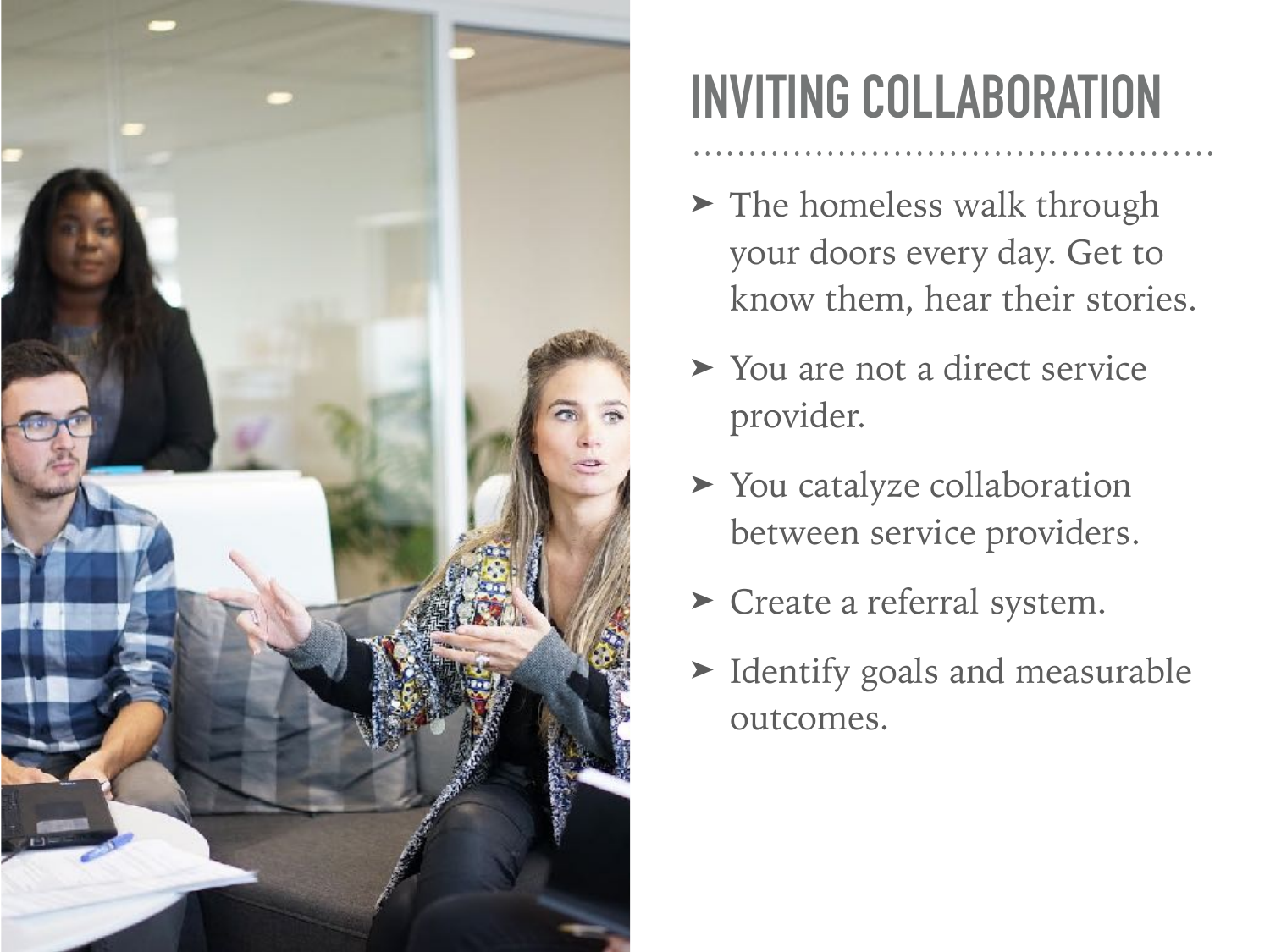### Questions?

### [my.nicheacademy.com/continuingeducation](http://my.nicheacademy.com/continuingeducation)

[jared@nicheacademy.com](mailto:jared@nicheacademy.com)